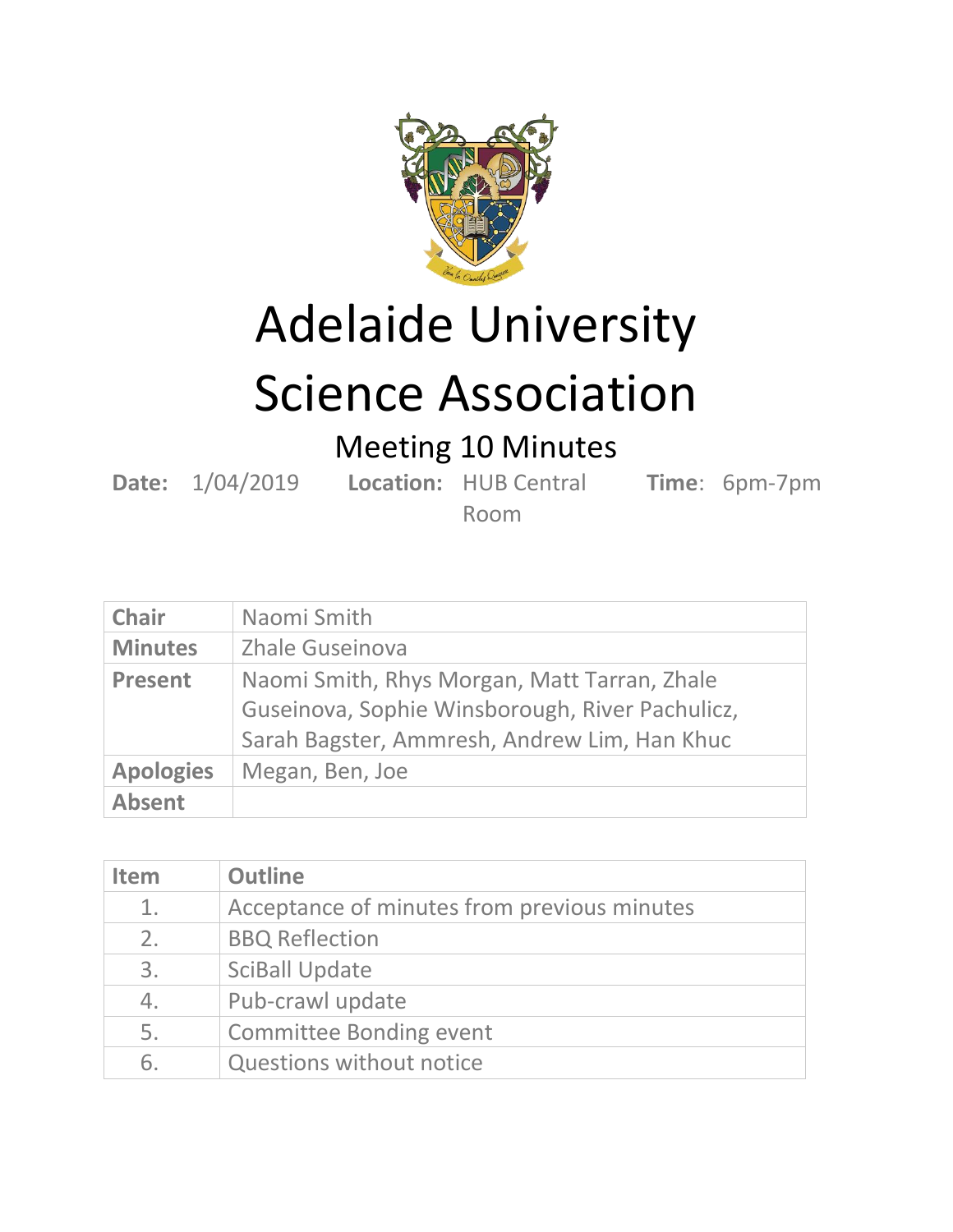| Item 1            | <b>Acceptance of minutes from previous minutes</b>                                                                               |
|-------------------|----------------------------------------------------------------------------------------------------------------------------------|
|                   | Do we accept the minutes from the previous meeting?                                                                              |
|                   | Moved by NAomi, seconded by Rhys, Opposed by none.                                                                               |
|                   |                                                                                                                                  |
| Item <sub>2</sub> | <b>BBQ Reflection</b>                                                                                                            |
|                   | What went well?                                                                                                                  |
|                   | Lots of members came past (aka got to feed hungry scientists)<br>$\circ$<br>Great advertisement<br>$\circ$                       |
|                   | Place banner so people wouldn't get confused next time<br>$\circ$                                                                |
|                   | Lots of signups - Overall 62 new member signed for AUScA<br>$\circ$                                                              |
|                   | Location<br>$\circ$                                                                                                              |
|                   | What went badly/could be improved next time?                                                                                     |
|                   | Perhaps buy less of sausages and bread and more onions and<br>O<br>mustard next time?                                            |
|                   | Less gluten free bread<br>$\circ$                                                                                                |
|                   | Perhaps have 2 people at the registrar for people to sign up or<br>$\circ$                                                       |
|                   | pay for the sausages at rush-hour times, so there would not be                                                                   |
|                   | a long line of people standing?                                                                                                  |
|                   | Other things to note?                                                                                                            |
|                   | Overall costs of the BBQ?<br>$\circ$                                                                                             |
|                   | Expenses: \$479.05<br>Profit: \$58.02 (approx) without the grant                                                                 |
|                   | Have lawn games for the people to stay entertained; stay<br>$\circ$                                                              |
|                   | longer                                                                                                                           |
|                   |                                                                                                                                  |
| Item <sub>3</sub> | Sci Ball Update (24 <sup>th</sup> or 31 <sup>st</sup> May, or 7 <sup>th</sup> June)                                              |
|                   | SciBall 2019 will take place at Stamford on 14th of June (saturday) =                                                            |
|                   | capacity 220                                                                                                                     |
|                   | Rhys is in charge of the sub-committee for the ScieBall                                                                          |
|                   | Costs:                                                                                                                           |
|                   | ACTION: Matt to receive a quote from the Stamford and to<br>O                                                                    |
|                   | estimate overall costs (including venue hire, food, Audio-<br>visuals, and decour, ect.) and apply for a partial funding for the |
|                   | event (some things are optional and are not part of the                                                                          |
|                   | payment)                                                                                                                         |
|                   | How much are the tickets per member / non-member?<br>O                                                                           |
|                   | Organise guest speakers for SciBall, invite Vice-Chancellor and perhaps                                                          |
|                   | other researchers, Dean of Sciences, ect. To be contacted during                                                                 |
|                   | beginning of term 2                                                                                                              |
|                   | Subcommittee - rhys with subcommittee to meet and discuss:                                                                       |
|                   | How are we going to decorate the venue? Theme = Gemstones<br>O                                                                   |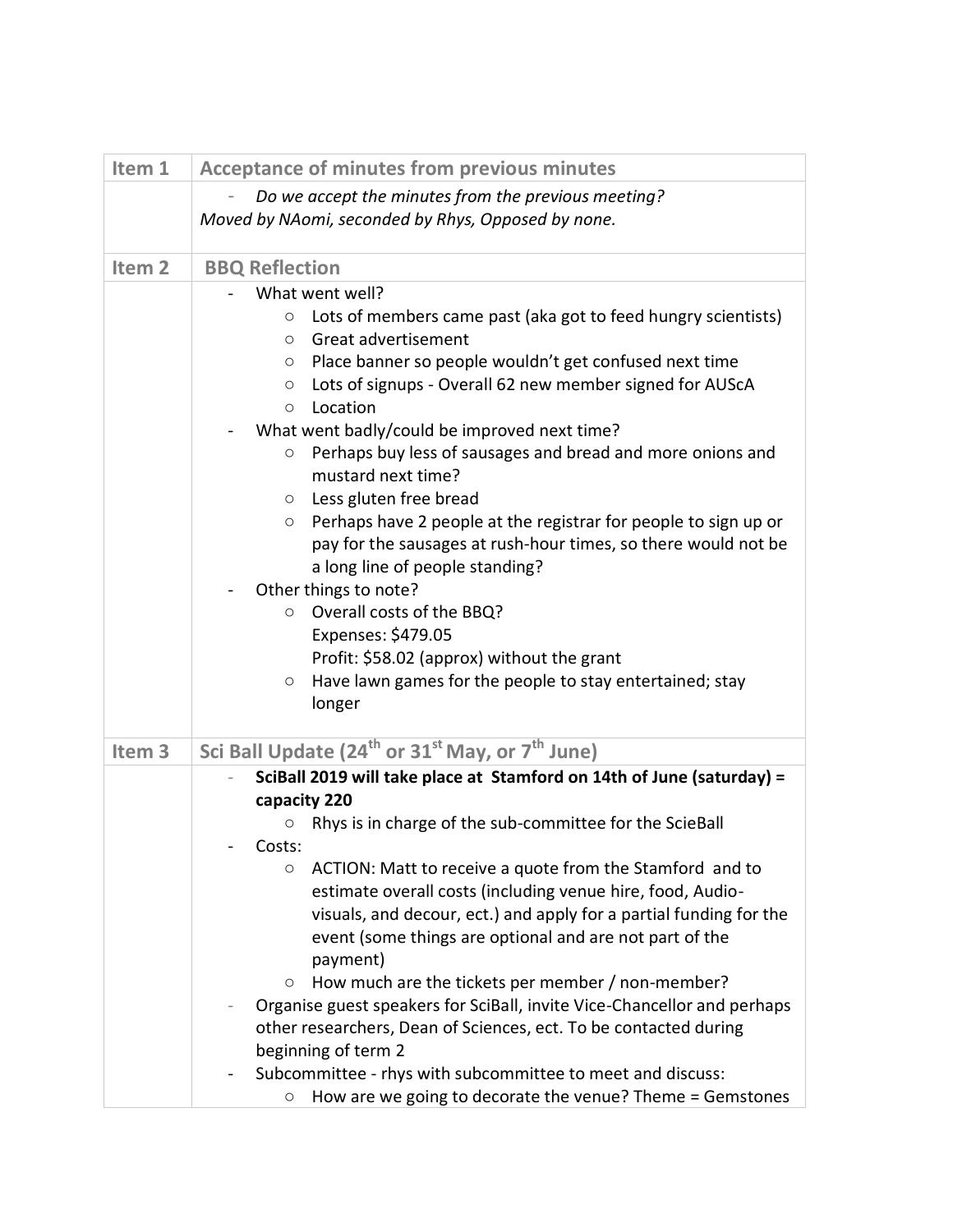|        | What would be our menu for Science Ball - consider also<br>$\circ$                                  |
|--------|-----------------------------------------------------------------------------------------------------|
|        | Vegetarian/ Vegan options available                                                                 |
|        |                                                                                                     |
|        | Entry drinks / drinks bar<br>$\circ$                                                                |
|        | Table centerpieces/decorations<br>$\circ$                                                           |
|        | DJ or Playlist? If playlist, someone will need to maintain playlist<br>$\circ$                      |
|        | and change for when people want to dance                                                            |
|        | Need to hire a photographer - may hire the same photographer as the<br>$\qquad \qquad \blacksquare$ |
|        | pub crawl but will wait until after pubcrawl to decide                                              |
|        | Have the bar inside                                                                                 |
|        | Dinner                                                                                              |
|        | entre, main, dessert (any dietary requirement are extra)                                            |
|        | Need to have numbers people with dietary requirements at least 2                                    |
|        | weeks in advance                                                                                    |
|        | Alternative dinner set                                                                              |
|        | Main (salmon & chicken) - voted<br>$\sim$                                                           |
|        | Entre (pork belly and lamb salad) - voted<br>$\blacksquare$                                         |
|        | Dessert (baked blueberry cheesecake and chocolate tart) - voted                                     |
|        | <b>Tickets</b>                                                                                      |
|        | \$90 members, - \$100 for non- members, motion moved by naomi                                       |
|        | seconded by matt                                                                                    |
|        | Pub Crawl Update (12 <sup>th</sup> of April)                                                        |
| Item 4 |                                                                                                     |
|        |                                                                                                     |
|        | Should receive shirts by Friday - start selling online today / pre-orders                           |
|        | this week, then officially start selling                                                            |
|        | ACTION: Matt to pay printing company for the pub crawl shirts<br>$\blacksquare$                     |
|        | Motion to accept the prices of shirts at \$20 for members, \$25 for non-<br>-                       |
|        | members (or any other suggestions?) moved by naomi, seconded by                                     |
|        | matt, opposed by none                                                                               |
|        | ACTION: Reminder for everyone to fill out the doodle poll to help out                               |
|        | Photographer: Cyrusvision (\$100 on one night) - has been booked                                    |
|        | ACTION: Matt to pay for the photographer by Friday                                                  |
|        | ACTION: Police need to be notified (Naomi - by Friday)<br>-                                         |
|        | ACTION: e-mail (Rhys), Facebook and Instagram to be published by                                    |
|        | Andrew                                                                                              |
|        | MOTION: Naomi, River and Megan to receive free PubCrawl Shirt for<br>$\qquad \qquad \blacksquare$   |
|        | making the design                                                                                   |
|        | General Info                                                                                        |
|        | Time Table of the PubCrawl<br>$\circ$                                                               |
|        | <b>UNI-BAR: 5pm - 7:30pm</b><br>٠                                                                   |
|        | <b>BUNKER: 7:30pm - 8:30pm</b><br>٠                                                                 |
|        |                                                                                                     |
|        | BB CAFE: 8:30pm - 9:30pm<br>ш                                                                       |
|        | STAG: 9:30pm - 10:30pm<br>٠                                                                         |